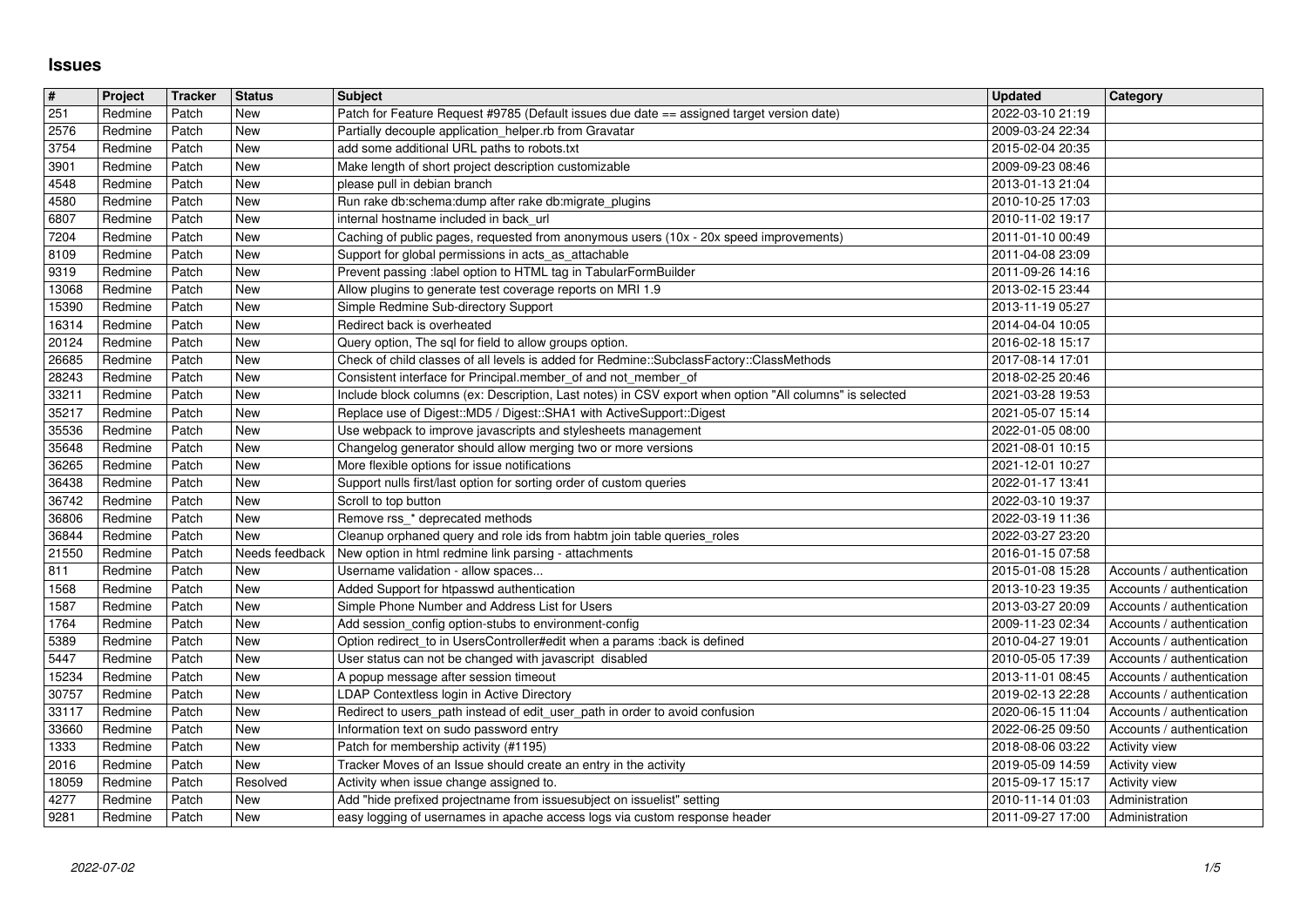| $\overline{\mathbf{H}}$ | Project            | Tracker        | <b>Status</b>     | <b>Subject</b>                                                                                                              | <b>Updated</b>                         | <b>Category</b>                                      |
|-------------------------|--------------------|----------------|-------------------|-----------------------------------------------------------------------------------------------------------------------------|----------------------------------------|------------------------------------------------------|
| 11057                   | Redmine            | Patch          | New               | Confirm admin flag change on a separate page                                                                                | 2012-06-22 22:57                       | Administration                                       |
| 20287<br>21055          | Redmine<br>Redmine | Patch<br>Patch | New<br>New        | Administration: Using grids instead of tables<br>Add Authentication mode filter in the Users admin page                     | 2021-07-09 06:54<br>2016-08-31 11:34   | Administration<br>Administration                     |
| 31151                   | Redmine            | Patch          | <b>New</b>        | Add AppServer to Technical Information page                                                                                 | 2019-04-05 14:49                       | Administration                                       |
| 32951                   | Redmine            | Patch          | New               | Issue Statuses sortable by name and position                                                                                | 2020-02-05 00:49                       | Administration                                       |
| 32961                   | Redmine            | Patch          | New               | Make group names clickable in permissions report                                                                            | 2020-02-07 03:24                       | Administration                                       |
| 36182<br>2195           | Redmine<br>Redmine | Patch<br>Patch | New<br>New        | Show notifications for all Redmine users<br>wiki marco to link to files                                                     | 2022-06-30 06:27<br>2008-11-15 17:37   | Administration<br>Attachments                        |
| 3770                    | Redmine            | Patch          | New               | text/html documents force currently firefox to open download dialog                                                         | 2011-03-23 11:02                       | Attachments                                          |
| 24623                   | Redmine            | Patch          | New               | Implements CRUD permissions and restrictions to issue attachments                                                           | 2022-06-14 19:35                       | Attachments                                          |
| 27346                   | Redmine            | Patch          | New               | Use the new pagination style for the calendars view                                                                         | 2019-05-08 07:08                       | Calendar                                             |
| 28618<br>4964           | Redmine<br>Redmine | Patch<br>Patch | New<br><b>New</b> | Datepicker is called incorrectly<br>Change sorting order globally                                                           | 2018-07-01 06:31<br>2018-11-06 03:54   | Calendar<br>Code cleanup/refactoring                 |
| 5554                    | Redmine            | Patch          | <b>New</b>        | Make links to various redmine objects more consistent                                                                       | 2010-05-19 14:56                       | Code cleanup/refactoring                             |
| 7570                    | Redmine            | Patch          | New               | Change test_helper requirement in tests                                                                                     | 2012-06-10 22:42                       | Code cleanup/refactoring                             |
| 7770                    | Redmine            | Patch          | New<br>New        | use unless in control structures where it improves readability<br>Sidebar css                                               | 2011-03-04 14:31                       | Code cleanup/refactoring                             |
| 15565<br>18134          | Redmine<br>Redmine | Patch<br>Patch | New               | Issues with svn:mergeinfo property values and r13443 rails-4.1 rebase.                                                      | 2013-11-28 15:52<br>2014-10-27 07:52   | Code cleanup/refactoring<br>Code cleanup/refactoring |
| 25570                   | Redmine            | Patch          | New               | unchecked use of params[:query]                                                                                             | 2018-03-07 08:50                       | Code cleanup/refactoring                             |
| 26714                   | Redmine            | Patch          | New               | pluck instead of map in issue_query                                                                                         | 2021-03-12 09:38                       | Code cleanup/refactoring                             |
| 32296                   | Redmine            | Patch<br>Patch | New<br><b>New</b> | Ignore rubocop offense<br>Add missing fixtures to IssueNestedSetTest                                                        | 2021-10-28 05:55<br>2020-09-14 02:20   | Code cleanup/refactoring                             |
| 33938<br>35268          | Redmine<br>Redmine | Patch          | New               | Issue.acts_as_searchable columns option cleanup                                                                             | 2021-05-20 16:29                       | Code cleanup/refactoring<br>Code cleanup/refactoring |
| 35450                   | Redmine            | Patch          | New               | Fixed an error message when registering an email address for a disallowed email domain                                      | 2021-06-24 04:00                       | Code cleanup/refactoring                             |
| 26727                   | Redmine            | Patch          | Needs feedback    | udpate all                                                                                                                  | 2017-08-23 07:00                       | Code cleanup/refactoring                             |
| 3756<br>5119            | Redmine<br>Redmine | Patch<br>Patch | New<br>New        | Integer custom fields should use correct query controls<br>"User group" custom field                                        | 2010-10-25 17:03<br>2010-03-30 17:25   | Custom fields<br>Custom fields                       |
| 5722                    | Redmine            | Patch          | New               | Custom Boolean Fields cannot be set to true                                                                                 | 2011-04-18 08:05                       | Custom fields                                        |
| 6450                    | Redmine            | Patch          | New               | Allow localized date input and correctly transform for custom date fields                                                   | 2012-08-12 17:31                       | Custom fields                                        |
| 30739                   | Redmine            | Patch          | New               | Project Custom Fields configuration : split by tracker                                                                      | 2019-12-10 19:02                       | Custom fields                                        |
| 34146<br>29424          | Redmine<br>Redmine | Patch<br>Patch | <b>New</b><br>New | Implementation<br>Convert migration file from 4.2 to 5.2                                                                    | 2020-10-20 22:35<br>2018-08-22 13:44   | Custom fields<br>Database                            |
| 34218                   | Redmine            | Patch          | New               | Increase size of value field in settings                                                                                    | 2020-11-03 11:21                       | Database                                             |
| 35816                   | Redmine            | Patch          | New               | Patch to add Postgis adapter support                                                                                        | 2021-09-01 22:41                       | Database                                             |
| 21057                   | Redmine            | Patch          | New               | Update and extend Gantt module wiki documentation                                                                           | 2015-10-24 06:52                       | Documentation                                        |
| 14862<br>247            | Redmine<br>Redmine | Patch<br>Patch | New<br>New        | Documents get paging and export functions<br>Notification mail sender is the author and includes project information.       | 2013-09-08 21:25<br>2015-12-02 09:51   | Documents<br>Email notifications                     |
| 1382                    | Redmine            | Patch          | New               | Add a global notification cc                                                                                                | 2010-10-25 17:03                       | Email notifications                                  |
| $\boxed{2013}$          | Redmine            | Patch          | New               | Skip notification of issue's updating.                                                                                      | 2013-01-13 21:04   Email notifications |                                                      |
| 2746                    | Redmine            | Patch          | New               | Send out issue priority in the email notification header                                                                    | 2021-05-19 08:30                       | Email notifications                                  |
| 6864<br>9563            | Redmine<br>Redmine | Patch<br>Patch | New<br>New        | Support of mail notification for changesets<br>PATCH: Add per-tracker global cc for issue creation and update notifications | 2010-11-12 11:49<br>2018-10-09 13:10   | Email notifications<br>Email notifications           |
| 11493                   | Redmine            | Patch          | New               | Show URL to attached file in plain text issue email                                                                         | 2012-07-25 00:10                       | Email notifications                                  |
|                         |                    |                |                   |                                                                                                                             |                                        |                                                      |
|                         |                    |                |                   |                                                                                                                             |                                        |                                                      |
|                         |                    |                |                   |                                                                                                                             |                                        |                                                      |
|                         |                    |                |                   |                                                                                                                             |                                        |                                                      |
|                         |                    |                |                   |                                                                                                                             |                                        |                                                      |
|                         |                    |                |                   |                                                                                                                             |                                        |                                                      |
|                         |                    |                |                   |                                                                                                                             |                                        |                                                      |
|                         |                    |                |                   |                                                                                                                             |                                        |                                                      |
|                         |                    |                |                   |                                                                                                                             |                                        |                                                      |
|                         |                    |                |                   |                                                                                                                             |                                        |                                                      |
|                         |                    |                |                   |                                                                                                                             |                                        |                                                      |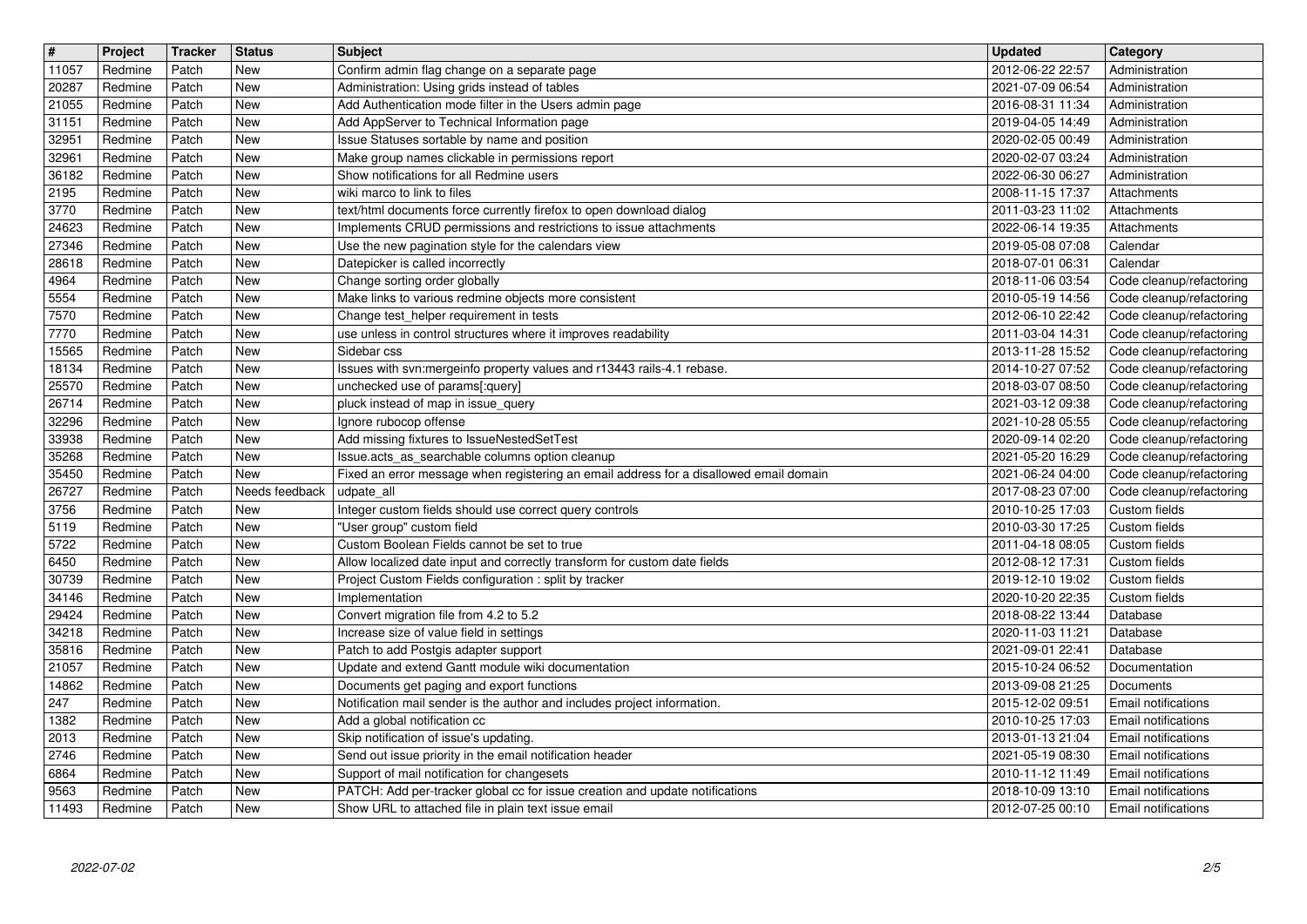| $\overline{\boldsymbol{H}}$<br>12983 | Project<br>Redmine | Tracker<br>Patch | <b>Status</b><br>New         | <b>Subject</b><br>"Only for things I watch or I'm involved in" sends notifications only for issues                                                                       | <b>Updated</b><br>2013-12-12 15:53   | <b>Category</b><br>Email notifications            |
|--------------------------------------|--------------------|------------------|------------------------------|--------------------------------------------------------------------------------------------------------------------------------------------------------------------------|--------------------------------------|---------------------------------------------------|
| 13359                                | Redmine            | Patch            | <b>New</b>                   | Better List-Id to help aid Gmail filtering                                                                                                                               | 2013-04-16 14:32                     | Email notifications                               |
| 13413<br>13658                       | Redmine<br>Redmine | Patch<br>Patch   | New<br><b>New</b>            | Let users choose how many days in advance they want to receive issue due date reminders via email<br>include "In-Reply-To" field to aid email threading for some clients | 2016-12-24 05:25<br>2019-02-19 23:28 | Email notifications<br>Email notifications        |
| 18209                                | Redmine            | Patch            | New                          | Add e-mail notification option: Tracker updated                                                                                                                          | 2014-10-27 15:24                     | Email notifications                               |
| 20121<br>21101                       | Redmine<br>Redmine | Patch<br>Patch   | New<br>New                   | Respect working days configuration when sending reminder emails<br>Add go-to action schema                                                                               | 2016-12-24 05:07<br>2017-06-01 19:00 | <b>Email notifications</b><br>Email notifications |
| 24072                                | Redmine            | Patch            | New                          | Added formatting for email notifications                                                                                                                                 | 2016-10-15 06:28                     | Email notifications                               |
| 32142<br>2197                        | Redmine<br>Redmine | Patch<br>Patch   | New<br>Reopened              | Send notification when a user is created via LDAP on-the-fly user creation<br>protect user email from spmamer                                                            | 2019-09-26 02:39<br>2010-01-03 03:48 | Email notifications<br>Email notifications        |
| 1616                                 | Redmine            | Patch            | <b>New</b>                   | Allow email to create and reply to forum messages                                                                                                                        | 2018-05-21 16:10                     | Email receiving                                   |
| 3732<br>4071                         | Redmine<br>Redmine | Patch<br>Patch   | New<br><b>New</b>            | Incoming mail IMAP : Notify when an error occurs<br>Accept more input when replying to a ticket using e-mail                                                             | 2013-01-13 21:04<br>2010-11-12 14:17 | Email receiving<br>Email receiving                |
| 4662                                 | Redmine            | Patch            | <b>New</b>                   | Handled-mail should use set issue assigned_to to the first "To" address                                                                                                  | 2010-03-22 22:18                     | Email receiving                                   |
| 5027<br>11495                        | Redmine<br>Redmine | Patch<br>Patch   | <b>New</b><br>New            | hook in the mail_handler<br>Reopen closed issues on reply by email                                                                                                       | 2011-03-24 10:53<br>2016-07-28 01:12 | Email receiving<br>Email receiving                |
| 11499                                | Redmine            | Patch            | New                          | Fixed attachments handling when receiving a new issue by mail                                                                                                            | 2012-07-24 14:42                     | Email receiving                                   |
| 11500<br>12338                       | Redmine<br>Redmine | Patch<br>Patch   | New<br>New                   | Add --unknown-user=register to create inactive users<br>Allow MailHandler to submit to a specific issue                                                                  | 2013-02-26 03:40<br>2012-11-12 08:11 | Email receiving                                   |
| 12813                                | Redmine            | Patch            | New                          | Allow replies to original issue e-mail to add issue notes                                                                                                                | 2016-05-11 14:18                     | Email receiving<br>Email receiving                |
| 19242<br>31283                       | Redmine<br>Redmine | Patch<br>Patch   | New<br>New                   | Patch to the Redmine Mail Handler for overriding the sender, and adding custom header/footers to imported e-mails<br>Assign ticket comment by subaddress                 | 2015-03-05 12:00<br>2019-04-30 17:36 | Email receiving<br>Email receiving                |
| 32522                                | Redmine            | Patch            | New                          | Add Project.find_by_name to target_project                                                                                                                               | 2019-11-29 14:06                     | Email receiving                                   |
| 33118<br>33440                       | Redmine<br>Redmine | Patch<br>Patch   | <b>New</b><br>New            | Detect plain diffs in e-mail submitted issues and map to attachments<br>Emails not being processed because of                                                            | 2020-09-13 05:08<br>2021-04-30 15:58 | Email receiving<br>Email receiving                |
| 3123                                 | Redmine            | Patch            | Needs feedback               | Check additional mail headers when creating issues via email                                                                                                             | 2016-12-25 15:46                     | Email receiving                                   |
| 7574<br>1486                         | Redmine<br>Redmine | Patch<br>Patch   | New<br>New                   | RSS autodiscovery for wiki pages<br>Highlight recent forum activity                                                                                                      | 2016-11-01 11:00                     | Feeds                                             |
| 11120                                | Redmine            | Patch            | New                          | Order replies of messages boards based on user preference                                                                                                                | 2016-09-13 15:08<br>2019-01-04 05:49 | Forums<br>Forums                                  |
| 26030                                | Redmine            | Patch            | New                          | Like issues and news comments, want to specify the display order of the forum's reply.                                                                                   | 2022-03-21 21:08                     | Forums                                            |
| 15906<br>5790                        | Redmine<br>Redmine | Patch<br>Patch   | Needs feedback<br><b>New</b> | Create a default forum by default<br>Save year_from and month_from in the ganttchart                                                                                     | 2015-02-20 11:23<br>2018-12-05 09:18 | Forums<br>Gantt                                   |
| 6247                                 | Redmine            | Patch            | New                          | Display terget version in mouse-over popup for issues in Gantt                                                                                                           | 2016-08-29 03:41                     | Gantt                                             |
| 7456<br>12730                        | Redmine<br>Redmine | Patch<br>Patch   | <b>New</b><br>New            | <b>Gantt filters</b><br>Fix sorting and PDF output of Gantt diagram & start date calculation and grouping                                                                | 2021-04-26 14:33<br>2015-02-13 10:23 | Gantt<br>Gantt                                    |
| 13612                                | Redmine            | Patch            | New                          | Members roles : display group of role                                                                                                                                    | 2017-01-09 08:55                     | Groups                                            |
| 27510<br>5530                        | Redmine<br>Redmine | Patch<br>Patch   | New<br>New                   | Groups active method<br>Additional hooks on top of the issue new/edit/bulk edit views                                                                                    | 2017-12-10 11:29<br>2016-12-30 09:20 | Groups<br>Hook requests                           |
| 5838                                 | Redmine            | Patch            | New                          | add call to :view_repositories_show_contextual hook in app/views/repositories/revision.rhtml                                                                             | 2016-12-24 02:37                     | Hook requests                                     |
| 5891<br>6528                         | Redmine<br>Redmine | Patch<br>Patch   | <b>New</b><br>New            | New IssuesController hook for new issues<br>Hooks for Administration -> Settings                                                                                         | 2016-12-30 09:19<br>2015-12-12 07:51 | Hook requests<br>Hook requests                    |
| 7974<br>7976                         | Redmine<br>Redmine | Patch<br>Patch   | New<br>New                   | Hook for adding content to the bottom of Wiki page<br>Hooks for adding content to the bottom of news                                                                     | 2016-12-30 09:21<br>2016-12-24 02:41 | Hook requests<br>Hook requests                    |
|                                      |                    |                  |                              |                                                                                                                                                                          |                                      |                                                   |
|                                      |                    |                  |                              |                                                                                                                                                                          |                                      |                                                   |
|                                      |                    |                  |                              |                                                                                                                                                                          |                                      |                                                   |
|                                      |                    |                  |                              |                                                                                                                                                                          |                                      |                                                   |
|                                      |                    |                  |                              |                                                                                                                                                                          |                                      |                                                   |
|                                      |                    |                  |                              |                                                                                                                                                                          |                                      |                                                   |
|                                      |                    |                  |                              |                                                                                                                                                                          |                                      |                                                   |
|                                      |                    |                  |                              |                                                                                                                                                                          |                                      |                                                   |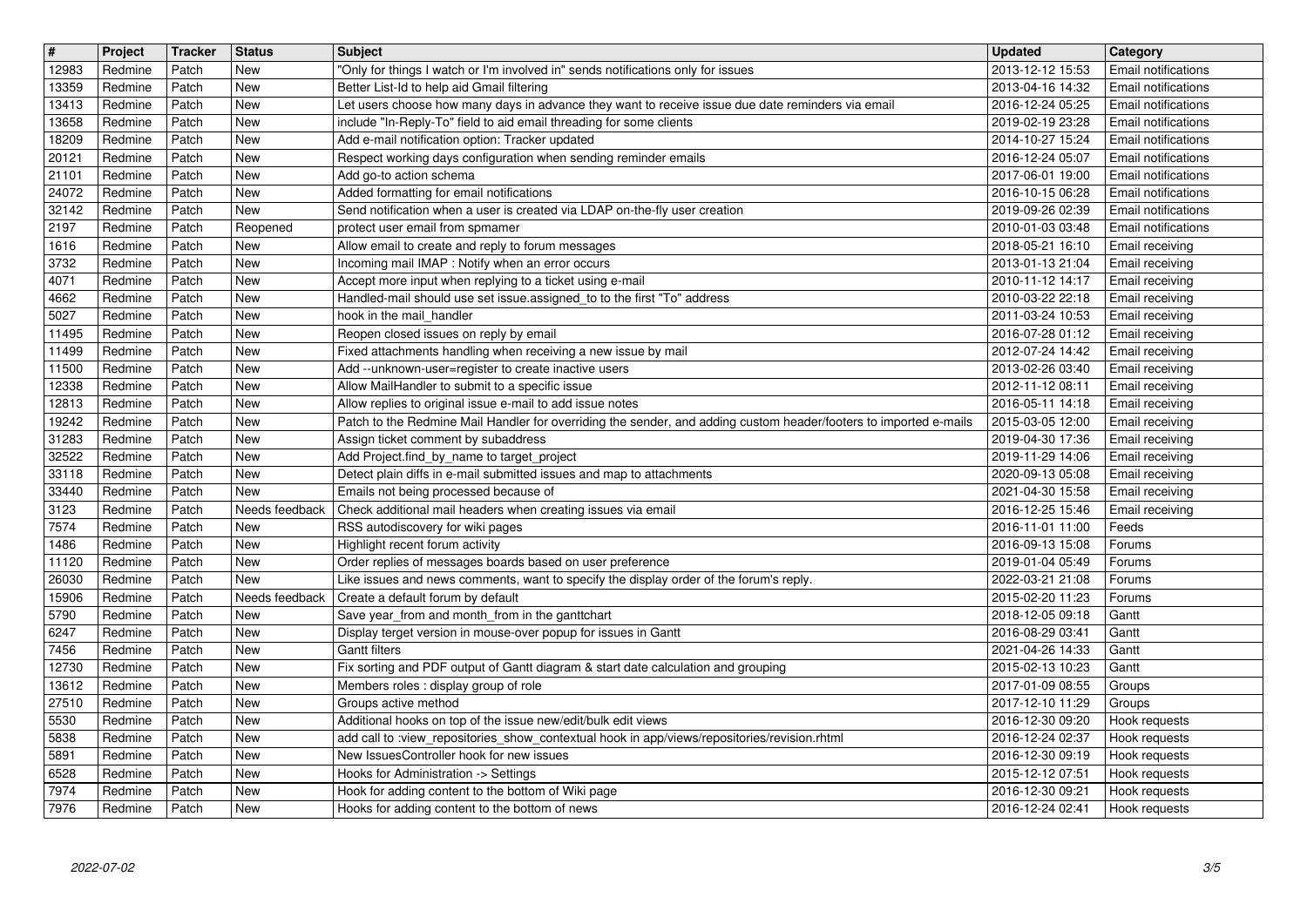| $\overline{\mathbf{t}}$ | Project            | Tracker        | <b>Status</b>   | <b>Subject</b>                                                                                                                                             | <b>Updated</b>                       | <b>Category</b>                |
|-------------------------|--------------------|----------------|-----------------|------------------------------------------------------------------------------------------------------------------------------------------------------------|--------------------------------------|--------------------------------|
| 8332<br>8757            | Redmine<br>Redmine | Patch<br>Patch | New<br>New      | Hook for project_settings_tab<br>Add hook for bulk edit post-save state                                                                                    | 2016-12-30 09:24<br>2019-01-28 18:30 | Hook requests<br>Hook requests |
| 10456                   | Redmine            | Patch          | New             | Add view_roles_form_upper_box hook                                                                                                                         | 2016-12-30 09:21                     | Hook requests                  |
| 10509<br>12268          | Redmine<br>Redmine | Patch<br>Patch | New<br>New      | Add view_groups_form hook<br>Hook in mailer/issue_add views                                                                                                | 2015-01-18 04:56<br>2016-12-30 09:23 | Hook requests<br>Hook requests |
| 17088                   | Redmine            | Patch          | New             | call hook for repository edit form                                                                                                                         | 2014-06-04 12:15                     | Hook requests                  |
| 23498                   | Redmine            | Patch          | New             | Add plugin view hook for wiki context menu                                                                                                                 | 2016-08-27 06:39                     | Hook requests                  |
| 24435<br>24446          | Redmine<br>Redmine | Patch<br>Patch | New<br>New      | Add `view_account_contextual` and `view_account_list_buttons` hooks<br>Call `view_issues_timelog_form_bottom` hook                                         | 2016-11-23 15:25<br>2016-11-24 11:24 | Hook requests<br>Hook requests |
| 25261                   | Redmine            | Patch          | New             | Patch for bug with call_hook in mail handler                                                                                                               | 2017-04-02 06:19                     | Hook requests                  |
| 27589                   | Redmine            | Patch          | New             | Request for a hook under the project members list (Project / Settings / Members tab)                                                                       | 2017-11-20 12:51                     | Hook requests                  |
| 29594<br>32548          | Redmine<br>Redmine | Patch<br>Patch | New<br>New      | Add view hook to insert content between issue details associated changeset section<br>Add new hook in projects/settings/_issues.html.erb for custom fields | 2018-10-11 01:25<br>2019-12-05 05:57 | Hook requests<br>Hook requests |
| 29378                   | Redmine            | Patch          | Needs feedback  | More call_hooks for projects, issue statusses, time entries, etc.                                                                                          | 2018-08-23 13:22                     | Hook requests                  |
| 2862<br>6926            | Redmine<br>Redmine | Patch<br>Patch | New<br>New      | Make user sorting by his localized encoding name instead of utf-8 encoding name<br>Plugins captions for name and descriptions has not i18n support         | 2011-03-24 06:01<br>2010-11-29 20:42 | 118n<br>118n                   |
| 29245                   | Redmine            | Patch          | New             | Gender neutralized child/parent adjectives for some latin languages                                                                                        | 2018-07-25 22:12                     | 118n                           |
| 989                     | Redmine            | Patch          | New             | Migration task from Bugzilla                                                                                                                               | 2012-01-09 13:43                     | <b>Importers</b>               |
| 1008<br>2054            | Redmine<br>Redmine | Patch<br>Patch | New<br>New      | redmine: migrate_from_trac doesn't work when multibyte characters are used in trac.<br>Trac Tables are not converted into Redmine                          | 2008-04-07 08:54<br>2016-09-15 16:14 | Importers<br>Importers         |
| 2114                    | Redmine            | Patch          | New             | Fixed Bugs in Importer Area                                                                                                                                | 2009-07-16 16:45                     | Importers                      |
| 2504<br>2748            | Redmine            | Patch          | New<br>New      | Importing Trac "Ticket keywords"                                                                                                                           | 2016-09-13 14:48                     | Importers                      |
| 3608                    | Redmine<br>Redmine | Patch<br>Patch | New             | Improved Trac-Importer with subversion repository migration<br>migrate_from_mantis encoding patch                                                          | 2010-03-08 21:58<br>2011-03-24 10:44 | Importers<br>Importers         |
| 4535                    | Redmine            | Patch          | New             | Import Target Version from Mantis                                                                                                                          | 2010-01-07 23:25                     | Importers                      |
| 5035<br>5065            | Redmine<br>Redmine | Patch<br>Patch | New<br>New      | Migrate from trac - Errors in wiki formating<br>Importing wiki with different encoding                                                                     | 2010-11-13 04:54<br>2010-03-15 17:17 | Importers<br>Importers         |
| 5764                    | Redmine            | Patch          | New             | migrate_from_trac does not support trac 0.12                                                                                                               | 2013-07-29 16:51                     | Importers                      |
| 6177                    | Redmine            | Patch          | New             | "bignum too big to convert into `long" in migrate_from_trac.rake                                                                                           | 2011-03-23 11:36                     | Importers                      |
| 7578<br>9181            | Redmine<br>Redmine | Patch<br>Patch | New<br>New      | Patch: migrate ticket's owner changes when importing from Trac<br>Enhance migrate_from_trac.rake in order to import Trac 'found in version' Field          | 2011-02-08 23:17<br>2014-04-16 09:57 | Importers<br>Importers         |
| 11064                   | Redmine            | Patch          | New             | Trac -> Redmine wiki conversion : slashed links                                                                                                            | 2012-05-31 11:43                     | Importers                      |
| 13407                   | Redmine            | Patch          | New             | Update migrate_from_mantis.rake to migrate from Mantis 1.2.10 to Redmine                                                                                   | 2013-03-09 00:20                     | Importers                      |
| 14567<br>14593          | Redmine<br>Redmine | Patch<br>Patch | New<br>New      | migrate_from_trac.rake does not convert timestamps in Trac database version 23<br>migrate_from_trac.rake, print out validation errors when doing save      | 2013-10-08 04:01<br>2013-10-13 06:28 | Importers<br><b>Importers</b>  |
| 15819                   | Redmine            | Patch          | New             | Migrating from trac, mysql2-query is defect                                                                                                                | 2014-01-07 18:52                     | Importers                      |
| 15975                   | Redmine<br>Redmine | Patch          | New             | Migrating from trac, parsing of headings is too greedy                                                                                                     | 2014-01-27 16:25                     | Importers                      |
| 18001<br>13239          | Redmine            | Patch<br>Patch | New<br>Resolved | Migration from highly customized Mantis 1.2.11 with inheritable categories in redmine<br>migrate_from_mantis script doesn't work for later mantis versions | 2014-09-30 12:12<br>2013-02-20 23:07 | <b>Importers</b><br>Importers  |
| 18496                   | Redmine            | Patch          | Resolved        | Migrate to Redmine 2.5.3 (or 2.6.0) from Mantis 1.2.17                                                                                                     | 2014-12-28 04:46                     | Importers                      |
| 33722<br>640            | Redmine<br>Redmine | Patch<br>Patch | Resolved<br>New | migrate_from_trac dose not work<br>When choosing assignee, automatically switch status to Assigned                                                         | 2020-07-30 14:29<br>2013-04-30 10:48 | Importers<br>Issues            |
| 691                     | Redmine            | Patch          | New             | Add column totals to Issus Summary Report                                                                                                                  | 2017-03-03 18:33                     | Issues                         |
|                         |                    |                |                 |                                                                                                                                                            |                                      |                                |
|                         |                    |                |                 |                                                                                                                                                            |                                      |                                |
|                         |                    |                |                 |                                                                                                                                                            |                                      |                                |
|                         |                    |                |                 |                                                                                                                                                            |                                      |                                |
|                         |                    |                |                 |                                                                                                                                                            |                                      |                                |
|                         |                    |                |                 |                                                                                                                                                            |                                      |                                |
|                         |                    |                |                 |                                                                                                                                                            |                                      |                                |
|                         |                    |                |                 |                                                                                                                                                            |                                      |                                |
|                         |                    |                |                 |                                                                                                                                                            |                                      |                                |
|                         |                    |                |                 |                                                                                                                                                            |                                      |                                |
|                         |                    |                |                 |                                                                                                                                                            |                                      |                                |